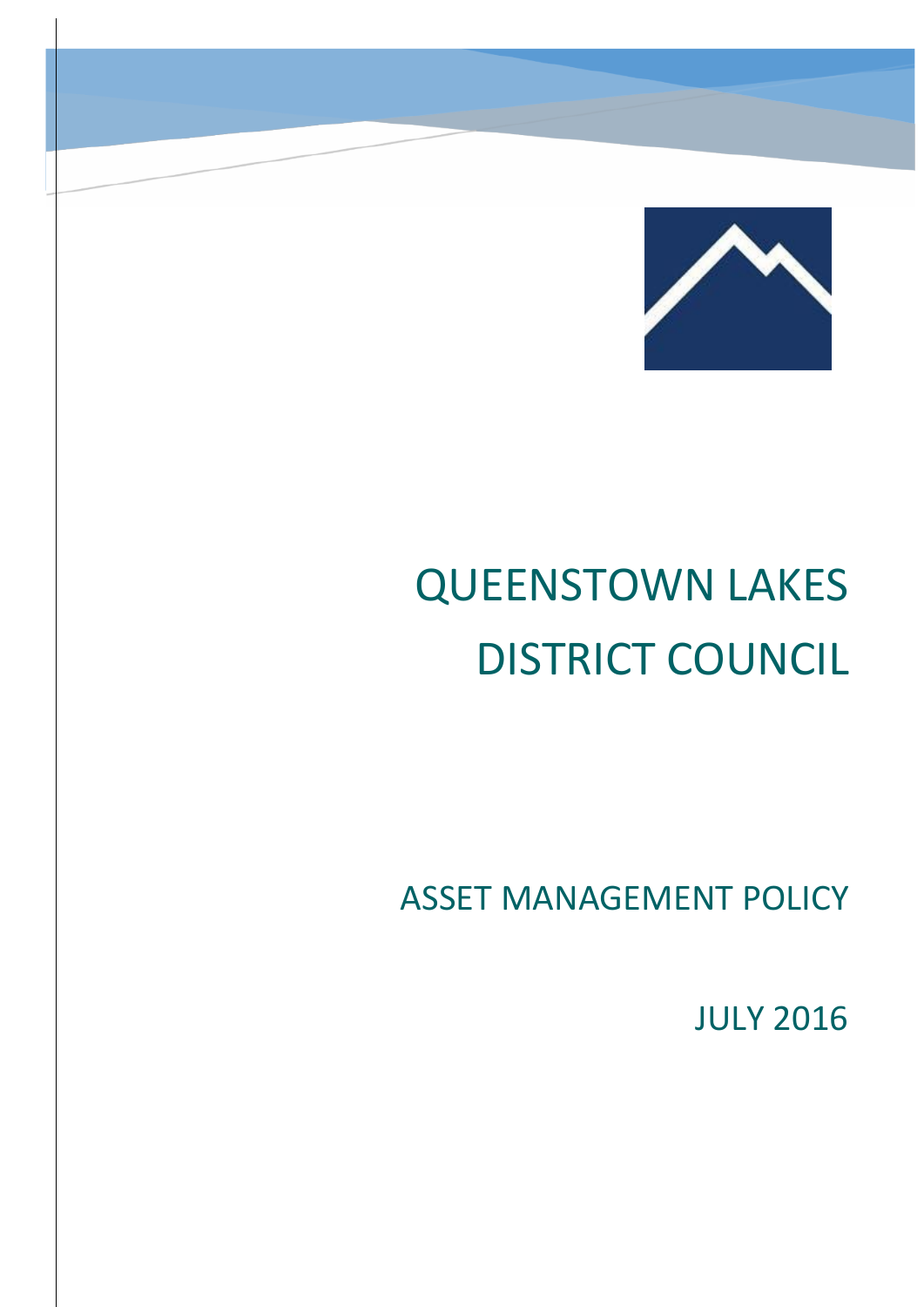# **DOCUMENT CONTROL**

| <b>Document History</b>                         | <b>Date</b>      | Prepared by   | Reviewed by | Approved by  |
|-------------------------------------------------|------------------|---------------|-------------|--------------|
| <b>First Draft</b><br>incorporating<br>ISO55000 | February<br>2016 | Polly Lambert | Myles Lind  |              |
| Final                                           | <b>July 2016</b> | Polly Lambert | Myles Lind  | Peter Hansby |
|                                                 |                  |               | Miludio     |              |
|                                                 |                  |               |             |              |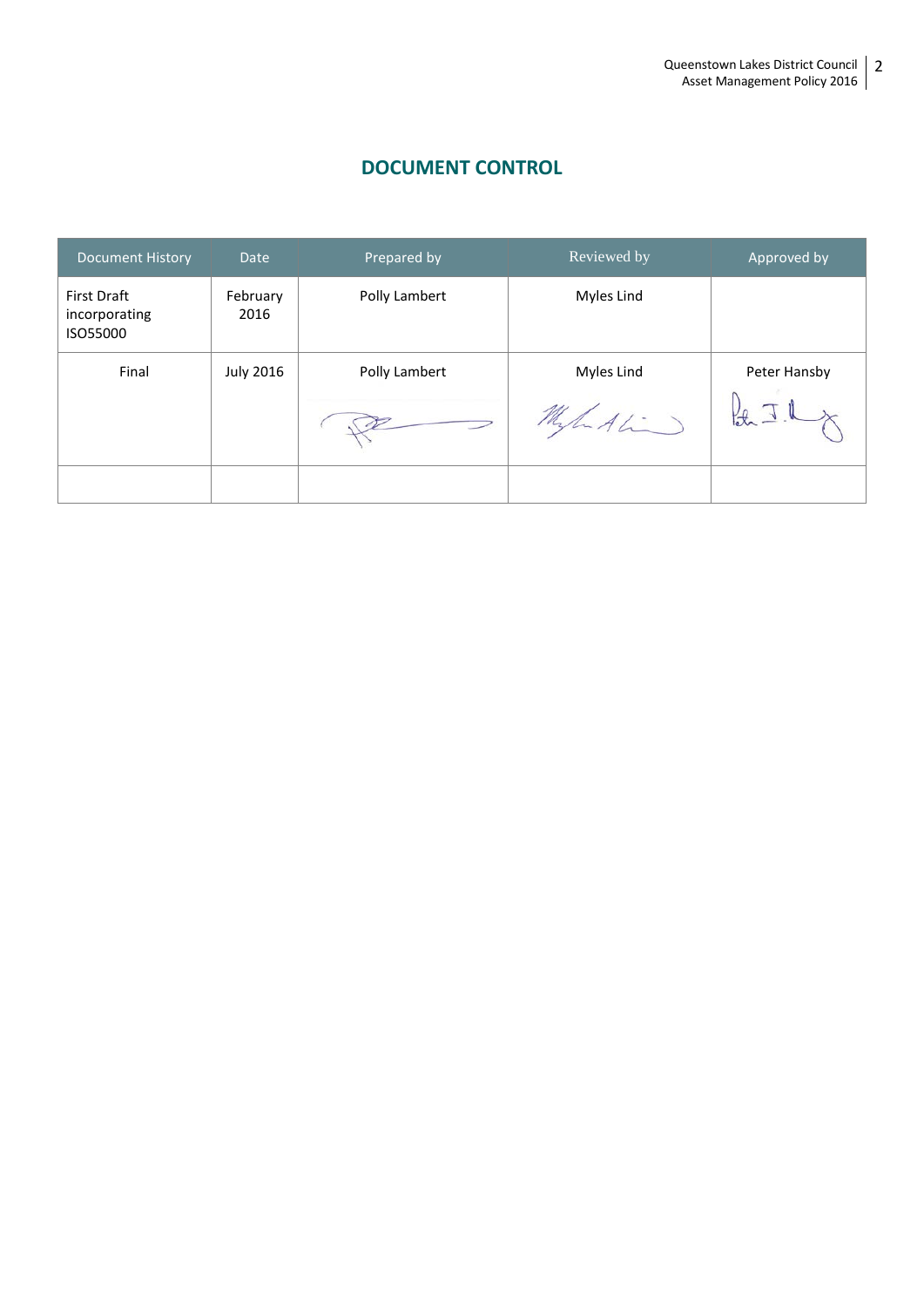# **TABLE OF CONTENTS**

| 1. PURPOSE                    | 4                       |
|-------------------------------|-------------------------|
| 2. INTRODUCTION               | $\overline{\mathbf{4}}$ |
| 3. CONTEXT                    | $\overline{\mathbf{4}}$ |
| 4. OBJECTIVES                 | $\overline{\mathbf{4}}$ |
| <b>5. DEFINITIONS</b>         | 5                       |
| <b>6. PRINCIPLES</b>          | 5                       |
| <b>7. SUPPORTING ELEMENTS</b> | 5                       |
| 8. IMPLEMENTATION             | 6                       |
| 9. TIMEFRAMES                 | $6\phantom{1}6$         |
| 10. REVIEW                    | $6\phantom{1}6$         |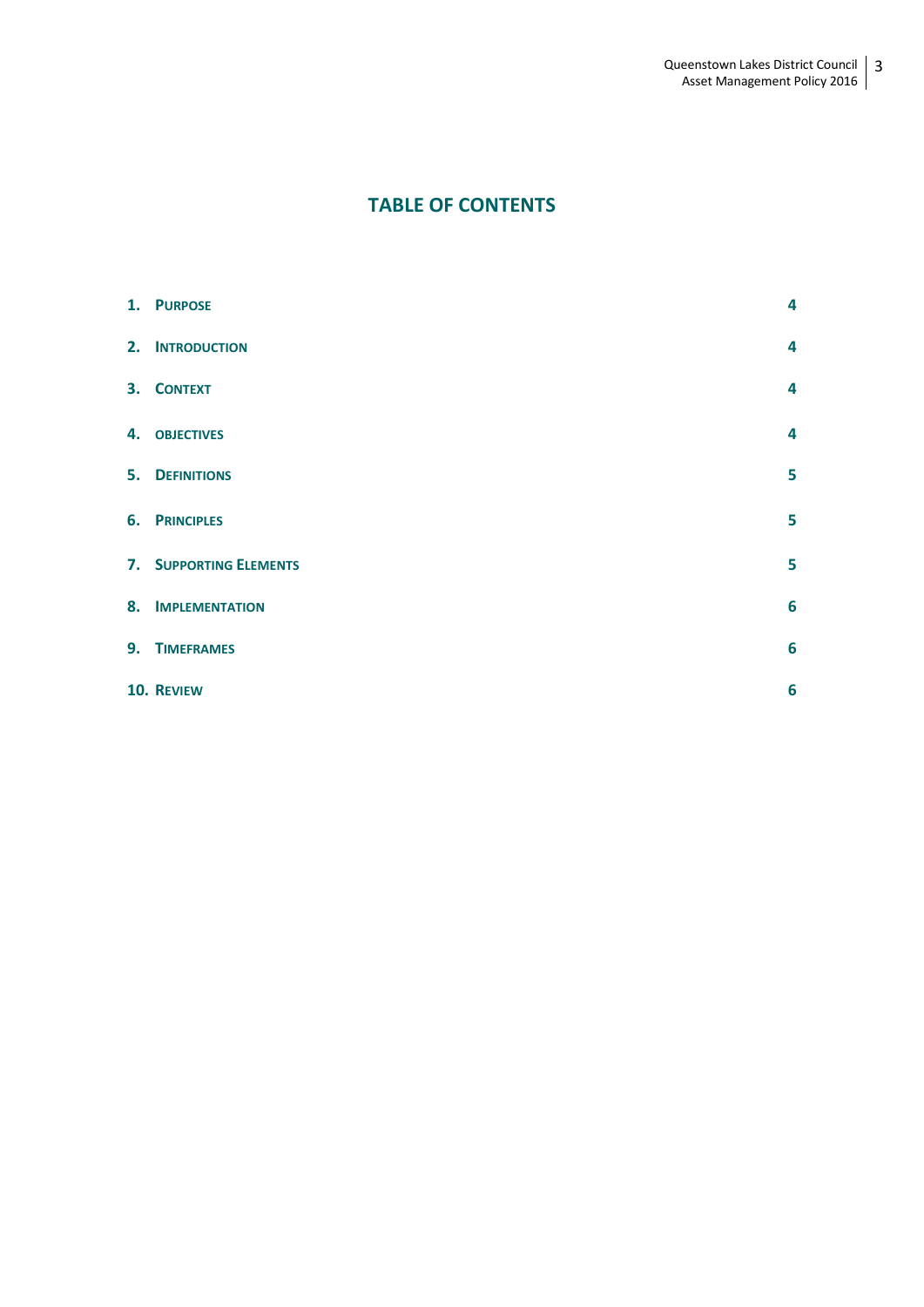## **1. PURPOSE**

This Asset Management (AM) Policy sets out QLDC's commitment and direction for AM and defines the key principles that underpin infrastructure AM practices at QLDC.

# **2. BACKGROUND**

Under our primary legislation, the Local Government Act 2002 (LGA02), Section 10 sets out the requirement for "the provision of efficient and effective infrastructure that meets the existing and foreseeable needs of the community".

AM is a systematic process to guide the planning, acquisition, operation, maintenance renewal and disposal of assets. The objective of AM is to maximise service delivery potential while managing related risks and costs over the life-cycles of the assets.

QLDC acknowledges the National Infrastructure Plan (NIP) December 2015. QLDCs approach is to use the outcomes set down in the NIP to guide its interpretation of the LGA02. Specifically, through continuously maturing AM processes, QLDC seeks to deliver on the provision of resilient and coordinated infrastructure that contributes to a strong economy and a high standard of living.

The ISO55000:2014 Asset Management Standard is QLDC's framework to structure and document its AM practices. QLDC has no plans to seek accreditation under ISO55000 at this time.

#### **3. CONTEXT**

QLDC provides a wide range of services to the community of the Queenstown Lakes District. For many services, the best means of delivery is for QLDC to own the assets that provide those services. Having effective AM practices has a major influence on how to best manage operational risks and obtain better value for money in the delivery of those services to the community.

Good AM of our infrastructure assets is important to our community because infrastructure currently represents around 70% of QLDC's annual expenditure.

This policy has been developed for the following asset classifications:

- o Land Transportation (parking, bridges, cycleways and the roading corridor)
- o Water services (water supply, waste water and storm water)
- o Facilities and property (civic buildings, halls, libraries, jetties, swimming pools, car pounds, dog pounds, depots and airports)
- o Open Spaces (parks and recreation, solid waste, cemeteries, playgrounds, landfill, and public toilets)

### **4. OBJECTIVES**

QLDC's AM vision is:

"To plan, acquire, operate, maintain, replace and dispose of assets over the long-term, to meet agreed service standards and the foreseeable future needs of our community in the most cost effective way."

QLDC's AM objectives are:

o To deliver more efficient use and maintenance of existing infrastructure assets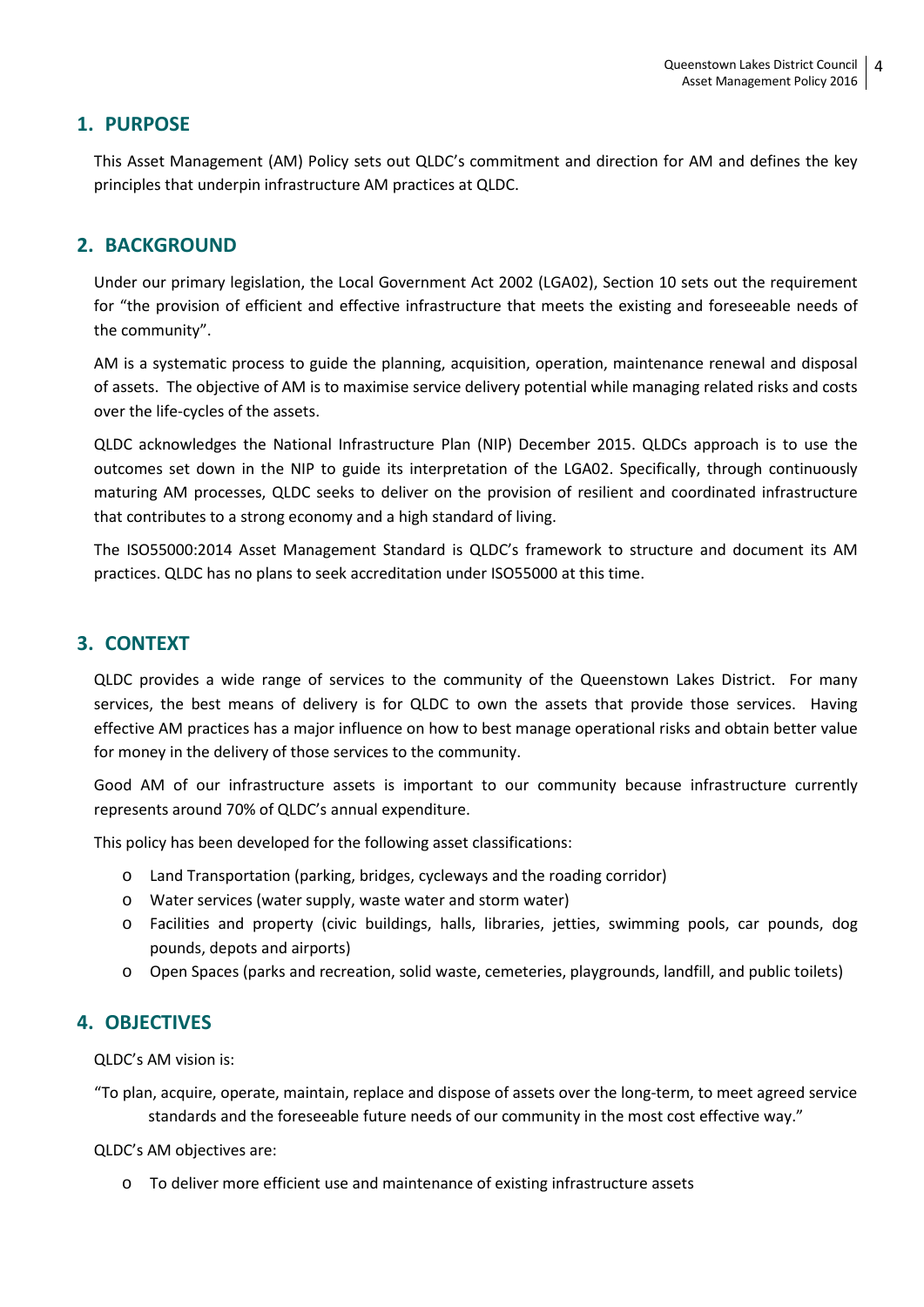- o To best manage demand for new assets with better integration with the district plan and other noninfrastructure approaches
- o To progressively improve the transparency and robustness (effectiveness) of investment decision making through evidence based investment (better business case approach)
- $\circ$  To continuously develop the capacity and capability of our staff in AM and risk management
- o To regularly measure and advance the maturing of our AM practices

# **5. DEFINITIONS**

**QLDC -** Queenstown Lakes District Council

**AM -** Asset Management

**Infrastructure Asset Management Strategy (IAMS) -** supports the implementation of this policy by fulfilling the requirements of the ISO55000 Strategic Asset Management Plan and Section 101 of the LGA02. The IAMS has a design horizon of at least 30 years.

**Asset Management Plan (AM Plan) –** required under ISO55000 to give effect to the IAMS by setting out the activities, resources and timescales required for each of the asset classifications, to achieve QLDC's AM objectives. The AM Plans have a design horizon of at least 15 years.

**Long Term Plan (LTP) –** required under LGA02 Section 93 to set out the objectives, activities, performance and financial plans to stakeholders for public consultation prior to the adoption of a ten year funding and service delivery plan.

**Implementation Plan (Annual Plan) -** required under LGA02 Section 95 to confirm immediately prior to implementation, each individual year of the LTP.

**Performance Plan –** required under ISO55000 to set out the key areas of improvement identified to mature AM practices at QLDC.

# **6. PRINCIPLES**

QLDC will adhere to the following principles:

- o AM systems and practices will be consistent with good industry practice (ISO55000:2014).
- o Long-term sustainability of our economy and quality of life should guide all investment decisions.
- o Asset information is accurate allowing for improved use of data (evidence) in decision making (refer Property and Infrastructure Data Policy).
- o All risks associated with the delivery of QLDC's AM objectives are managed under QLDC's ISO31000:2009 Risk Management Framework.
- o Non-asset solutions such as demand management and improved productivity are considered before initiating any new works.
- o Opportunities to progressively improve the resilience of our services to the adverse effects of natural disasters and economic events is encouraged.

# **7. SUPPORTING ELEMENTS**

#### **IAMS**

The IAMS is a key companion document to this policy as set out under ISO55000. It details how the AM principles will be delivered and provides the link between this policy and the AM Plans.

The IAMS includes aspects common to all assets, such as:

• Legislative requirements